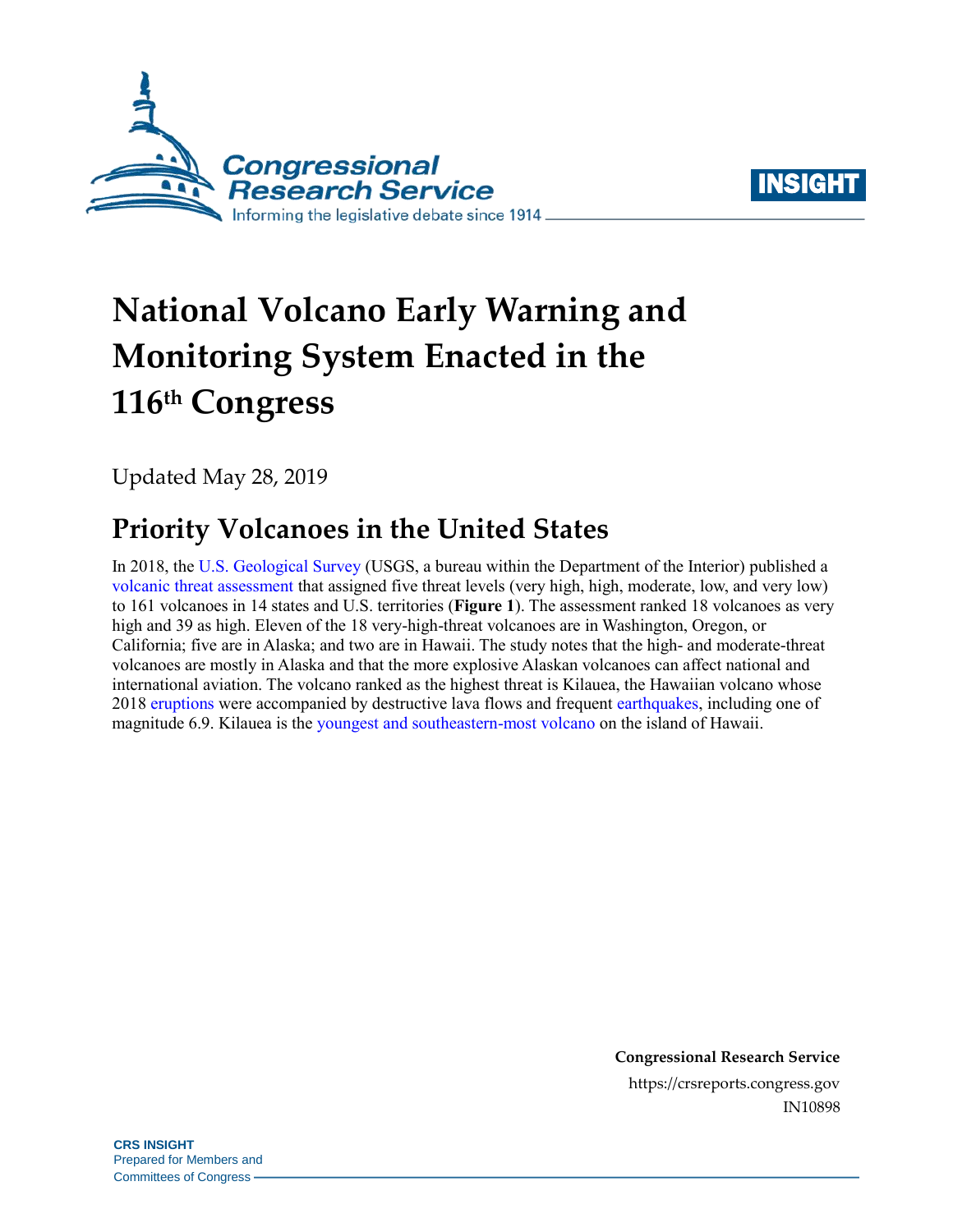#### <span id="page-1-0"></span>The U.S. is one of Earth's most **volcanically active countries** Since 1980, there have been 120 eruptions and 52 episodes of notable volcanic unrest at 44 U.S. volcanoes. The Volcanic Threat Assessment scores What makes a volcano dangerous? **U.S. volcanoes and assigns threat levels** 21 34 49 **Moderate** Very Low Exposure Low people, property, infrastructure at risk to volcanic phenomena<br>including aviation Volcanoes by location 'olcanic Threat qualitative risk of a volcano to people, property and national airspace ĊΟ Volcanic Hazards dangerous natural phenomena produced by a volcano

**Figure 1. Volcano Threat Levels**

**Source:** [USGS,](https://volcanoes.usgs.gov/index.html) modified by CRS.

**Note:** CNMI (19 volcanoes) is Commonwealth of the Northern Mariana Islands; AS (three volcanoes) is American Samoa.

## **National Volcano Early Warning and Monitoring System**

Section 5001 of Title V of [P.L. 116-9](http://www.congress.gov/cgi-lis/bdquery/R?d116:FLD002:@1(116+9)) authorizes a National Volcano Early Warning and Monitoring System within the USGS. The law directs the Secretary of the Interior to establish this system to monitor volcanoes, warn U.S. citizens of volcanic activity, and protect citizens from "undue and avoidable harm" resulting from volcanic activity. Legislation authorizing the system was introduced as Section 5001 of [S.](http://www.congress.gov/cgi-lis/bdquery/z?d116:S.47:)  [47,](http://www.congress.gov/cgi-lis/bdquery/z?d116:S.47:) the Natural Resources Management Act, on January 8, 2019, by Senators Murkowski and Cantwell. The Senate passed the bill on February 12, the House passed the bill on February 26, and the President signed it into law on March 12 as part of the John D. Dingell, Jr. Conservation, Management, and Recreation Act.

### **Objective and Purposes**

USGS has indicated that progressively implementing an early warning and monitoring system to address a monitoring [gap](https://pubs.usgs.gov/fs/2006/3142/) within it[s Volcano Hazards Program](https://volcanoes.usgs.gov/index.html) has been a [priority](https://volcanoes.usgs.gov/vhp/nvews.html) since 2005. USGS asserts that a

WY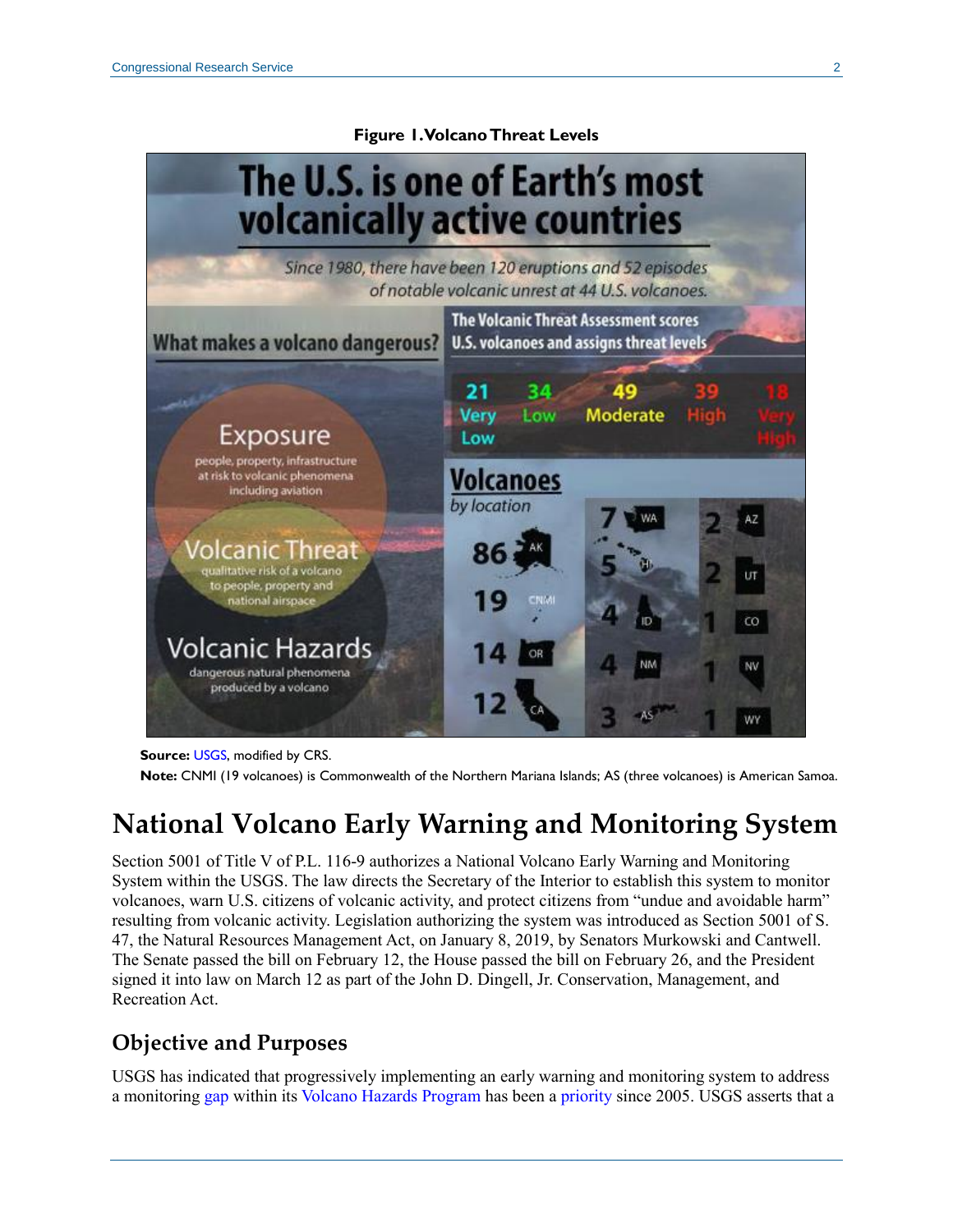gap exists between the threat posed by a dangerous volcano and a level of monitoring commensurate with the threats they pose. Enhanced monitoring may also improve the ability to provide adequate notification and warnings in the event of dangerous volcanic activity.

Prior to enactment of Section 5001, Congress had been appropriating funds for the USGS [Volcano](https://volcanoes.usgs.gov/vhp/about.html)  [Hazards Program,](https://volcanoes.usgs.gov/vhp/about.html) and within that program the USGS had been conducting some of the activities (e.g., monitoring, warnings, and notifications) that are newly authorized in [P.L. 116-9.](http://www.congress.gov/cgi-lis/bdquery/R?d116:FLD002:@1(116+9)) The new law provides an explicit authorization for an early warning and monitoring system and specifies that the system's objective is to monitor U.S. volcanoes at a level commensurate with the volcanic threat. Assessing the volcanic *threat* involves combining the volcano *hazards*—the destructive phenomena produced by a volcano, such as lava flows, ash clouds, and volcanic landslides—and the *exposure* to the hazard, such as the people and property at risk from a volcanic eruption (see left side of **[Figure 1](#page-1-0)**). In the USGS 2018 [volcanic threat assessment,](https://pubs.er.usgs.gov/publication/sir20185140) each volcano is scored by a combination of 15 hazards factors and nine exposure factors, each summed independently, and the product of the sums is the overall threat score.

The new law states that the system shall have two purposes: (1) to organize, modernize, standardize, and stabilize the monitoring systems of the five U.S. volcano observatories (th[e Alaska Volcano Observatory,](https://www.avo.alaska.edu/) [California Volcano Observatory,](https://volcanoes.usgs.gov/observatories/calvo/) [Cascades Volcano Observatory,](https://volcanoes.usgs.gov/observatories/cvo/) [Hawaiian Volcano Observatory,](https://volcanoes.usgs.gov/observatories/hvo/) and [Yellowstone Volcano Observatory\)](https://volcanoes.usgs.gov/observatories/yvo/) and (2) to unify the monitoring systems of these observatories into a single interoperative system.

#### **System Components, Modernization, and Management**

The new law authorizes three system components in the program: (1) a 24-hour, seven-day-a-week operational national volcano watch office; (2) a national volcano data center; and (3) an external grants program to support volcano research. The law also establishes an advisory committee for the program composed of representatives of relevant agencies and members of the scientific community and authorizes the Secretary of the Interior to enter into cooperative agreements with academic institutions and state agencies to designate them as volcano observatory partners for the system. In addition, the law requires a five-year management plan for the system, due within 180 days of enactment (i.e., by early September 2019), and an annual report describing the activities carried out under authorities provided in the law.

Section 5001 of [P.L. 116-9](http://www.congress.gov/cgi-lis/bdquery/R?d116:FLD002:@1(116+9)) authorizes USGS to modernize the monitoring systems at the volcano observatories to incorporate emerging technologies, such as digital broadband [seismometers,](https://earthquake.usgs.gov/learn/topics/keeping_track.php) real-time Global Positioning System receivers, satellite and airborne radar [interferometry,](http://www.esa.int/Our_Activities/Observing_the_Earth/How_does_interferometry_work) [acoustic pressure sensors,](https://www.washington.edu/news/2017/09/21/hacking-a-pressure-sensor-to-track-gradual-motion-along-marine-faults/) and [spectrometry](https://www.dictionary.com/browse/spectrometry) to measure gas emissions from volcanoes. These technologies would provide more accurate and real-time or near-real-time measurements, enabling better assessments of the timing and location of volcanic eruption threats. These improvements would likely provide more accurate forecasts of aviation hazards and allow emergency managers to improve evacuation alerts and better position resources to prepare for imminent eruptions.

#### **Funding and Authorization of Appropriations**

Section 5001 of [P.L. 116-9](http://www.congress.gov/cgi-lis/bdquery/R?d116:FLD002:@1(116+9)) authorizes to be appropriated a total of \$55 million for the early warning and monitoring program to cover the period FY2019-FY2023. That total would be equivalent to \$11 million per year. The new law states that funds made available through its authorization would supplement, not supplant, federal funds made available for other USGS hazards activities and programs. In FY2019, the USGS budget for its [overall volcano hazards](https://edit.doi.gov/sites/doi.gov/files/uploads/fy2020_usgs_budget_justification.pdf) program was \$42.6 million.